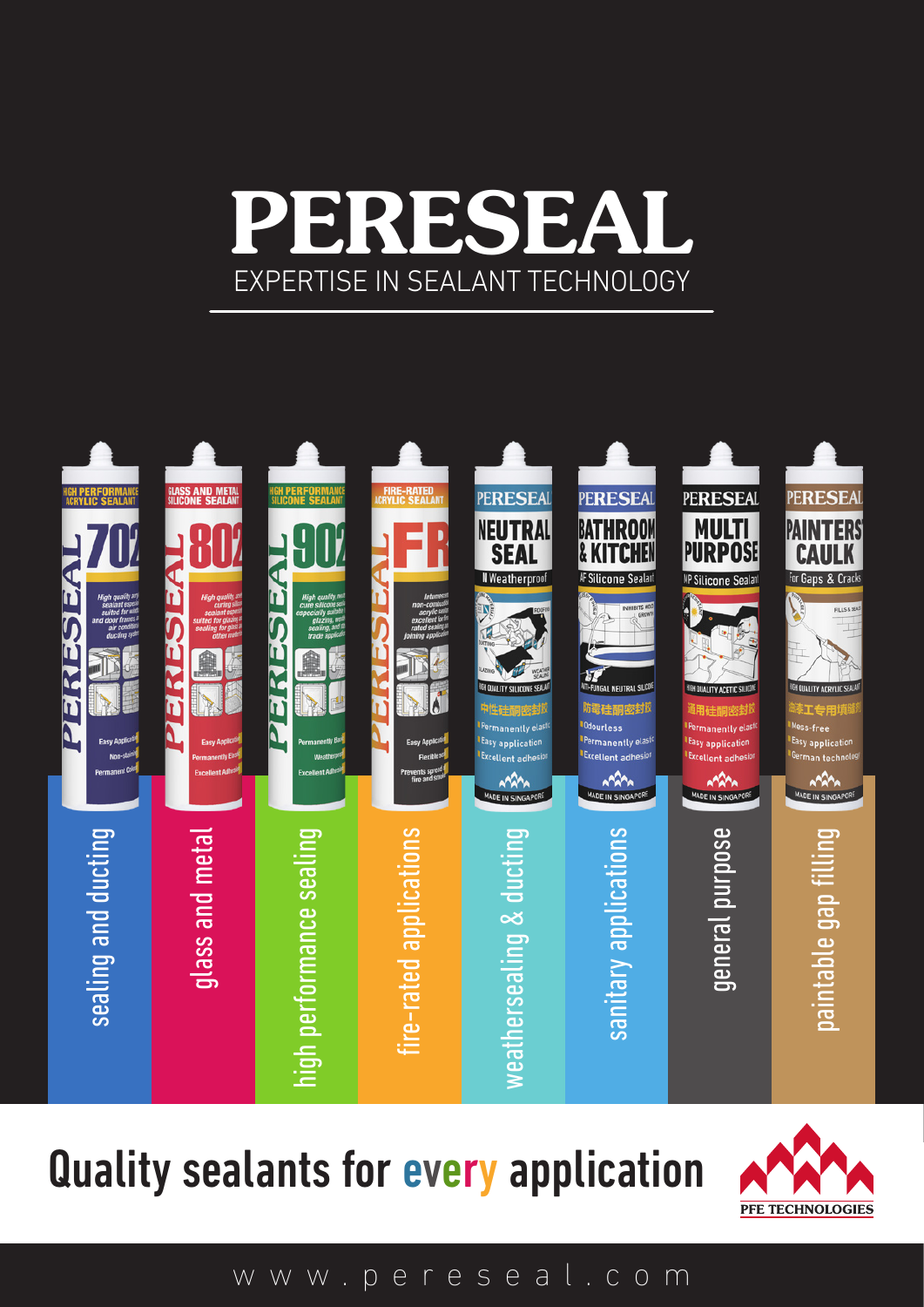

# **PERESEAL** Product Range

**PERESEAL® 702** is a pure acrylic latex sealant for general purpose interior and exterior caulking in architectural applications where slight or moderate joint movement is anticipated. Pereseal 702 is an excellent sealant for aluminium door and window frames and air conditioning ducting systems.

Sound dampening, easy application, paintable, fast curing, UV & weather resistant, non-toxic, odourless, environmentally safe

Sealing of air-conditioner ducting systems; sealing of aluminium window and door frames; grouting tiles; repairing joints; sealing cracks.

**KEY FEATURES**

**APPLICATIONS**

**PERESEAL® 802** is an elastic joint sealant based on acetoxy silicones that cures to form a flexible, durable weathertight seal. Pereseal 802 is ideally suited for glass, ceramic, fibreglass, metals and many non-porous building materials for all glazing works and top sealing for glazing jobs.

702

Sealing of building and construction joints; glazing works and topsealing of glazing jobs; sealing in cold storage rooms and containers

**PERESEAL® 902** is a neutral curing silicone sealant. Superior durability and adhesion in weathersealing, glazing and trade applications. Bonds well to form a strong weatherproof seal on almost all building materials. Pereseal 902 is suitable for all usual construction joints and for topsealing of glazing jobs.

HIGH PERFORMANCE ACRYLIC SEALANT

802

GLASS AND METAL ACETOXY SILICONE

902



**HFR** 

**READER** 

Easy Applies<br>Flash Plash Plash<br>Presents spring<br>Flash plash

 $H$ 

 $\pm 80^\circ$ 

Nigh quality<br>and of the<br>scaling for plant<br>sealing for plat<br>celler mit

O<sub>N</sub>



Sealing of building and construction joints; sealing of windows and doors; glazing works and topsealing of glazing jobs; weathersealing and trade applications.

#### **KEY FEATURES**

Easy application, fast curing, UV & weather resistant, permanently elastic, very good adhesion to most building materials, especially metal and glass

**PERESEAL® FR** is an intumescent acrylic joint sealant that is fire-rated. It cures to form a firm yet flexible seal to join a variety of fire-rated applications. Pereseal FR is non-combustible: it chars and intumesces when exposed to heat, to prevent the spread of heat, smoke and fire through the joint.

#### **APPLICATIONS**

**PERESEAL<sup>®</sup> N Neutral Seal** silicone sealant is a superior joint sealant with a neutral curing system. It has a flexible and weathertight seal and has excellent adhesion on most common building surfaces; suitable for a wide range of sealing, jointing and glazing applications.

Excellent adhesion to most building materials, permanently elastic, weatherproof, UV resistant, almost no smell, easy application

#### **KEY FEATURES**

PERESEAL® AF Bathroom & Kitchen silicone sealant is an anti-fungal, neutral grade sealant specially formulated for use in hot, humid conditions such as bathrooms and kitchens. It contains fungicides, making it ideal for sanitary applications where protection against mould is required.

Easy application, UV & weather resistant, permanently elastic, very good adhesion, neutral cure, excellent adhesion on most building materials

#### **APPLICATIONS**

PERESEAL<sup>®</sup> MP Multi-Purpose silicone sealant is an acetoxy elastic joint sealant that cures to form a flexible, durable weathertight seal with excellent adhesion on most common building surfaces, suitable for a wide range of sealing, jointing and glazing applications.

#### **KEY FEATURES**

PERESEAL<sup>®</sup> Painters' Caulk is a pure acrylic sealant specially formulated for convenient, mess-free applications on paint jobs, such as the filling and sealing of gaps and cracks on walls prior to painting. It is paintable after curing, and its elastomeric properties ensure a long-lasting seal and fill.

**KEY FEATURES** Paintable, easy application, fast curing, UV & weather resistant, non-toxic, odour-<br>less, environmentally safe, permanent colour

Fire-rating certified, non-combustible, intumescent (expands when heated), easy application, paintable, weather resistant, non-toxic, no smell, environmentally safe

#### **APPLICATIONS**

Internal perimeter pointing of fire-rated doors; window frames and duct systems; sealing joints, voids and irregular holes of fire walls and other structures.



 $\sum_{i=1}^n$ 

**KEY FEATURES**

PERESEAL

**NEUTRAL**<br>SEAL

PERESEAL

**BATHROOM** 

FSilicone Seala<br>**Altres Seala** 

**Dige Indiana**<br>Dige Indiana<br>Permanently of<br>Excellent adher<br>Mos is such and

PERESEAL

MULTI<br>PURPOSE

<sup>p</sup> Silicone Seala

**APPLICATIONS**

Sealing of air-conditioner ducting systems; sealing of window and door frames; glazing; construction and general purpose joint sealing; roofing.

**KEY FEATURES** Inhibits growth of mildew, fungi and mould; UV & weather resistant; permanently elastic; very good adhesion; almost no smell; neutral cure; glossy finish

**APPLICATIONS** For all sealing and jointing sanitary applications, such as the jointing of baths, sinks, toilets, showers, kitchen furniture, tiles and plumbing fixtures.

Easy application, fast curing, UV & weather resistant, permanently elastic, very

**KEY FEATURES** good adhesion

**APPLICATIONS** For all general construction including woodworking, roofing, flooring, ceramic tiles, HVAC ducting, signs, automotive, and all general sealing and jointing.

**APPLICATIONS**

For sealing of wall cracks prior to painting; general purpose grouting and caulking, such as caulking in hollow core wallboard, ceiling, and floor planks.



BATHROOM

& KITCHEN



MP ACETOXY SILICONE SEALANT



#### PAINTABLE ACRYLIC SEALANT

NEUTRAL

SEAL

N WEATHERPROOF NEUTRAL SILICONE

| <b>TECH</b><br><b>SPECS</b> | <b>PERESEAL</b><br>702   | <b>PERESEAL</b><br>802    | <b>PERESEAL</b><br>902              | <b>PERESEAL</b><br><b>FR</b> | <b>NEUTRAL</b><br><b>SEAL</b>       | <b>BATHROOM</b><br><b>&amp; KITCHEN</b> | <b>MULTI</b><br><b>PURPOSE</b>      | <b>PAINTERS'</b><br><b>CAULK</b> |
|-----------------------------|--------------------------|---------------------------|-------------------------------------|------------------------------|-------------------------------------|-----------------------------------------|-------------------------------------|----------------------------------|
| <b>Base</b>                 | Acrylic emulsion         | Acetic silicone           | Oxime silicone                      | Acrylic emulsion             | Oxime silicone                      | Oxime silicone                          | Acetic silicone                     | Acrylic emulsion                 |
| <b>Colours</b>              | White, black, grey       | White, black, grey, clear | White, black, grey, clear           | White, grey                  | White, black, grey, clear           | White, clear                            | White, black, grey, clear           | White                            |
| <b>Skinning time</b>        | 20 minutes               | 7 minutes                 | 10 minutes                          | 20 minutes                   | 10 minutes                          | 10 minutes                              | 7 minutes                           | 20 minutes                       |
| <b>Specific gravity</b>     | $1.50 - 1.67$            | $1.03 - 1.25$             | $1.03 - 1.36$                       | $1.60 - 1.64$                | $1.03 - 1.36$                       | $1.03 - 1.36$                           | $1.03 - 1.25$                       | $1.50 - 1.67$                    |
| <b>Hardness</b>             | $25+5$ Shore A           | $25 \pm 5$ Shore A        | $25+5$ Shore A                      | $25+5$ Shore A               | $25+5$ Shore A                      | $28.5 + 5$ Shore A                      | $25+5$ Shore A                      | $25+5$ Shore A                   |
| Temp. resistance            | $-25^{\circ}$ C to +90°C | -60°C to +200°C           | $-50^{\circ}$ C to $+120^{\circ}$ C | $\overline{\phantom{a}}$     | $-50^{\circ}$ C to $+120^{\circ}$ C | $-50^{\circ}$ C to $+120^{\circ}$ C     | $-60^{\circ}$ C to $+200^{\circ}$ C | $-25^{\circ}$ C to +90°C         |
| <b>Movement</b>             | ±15%                     | ±25%                      | ±25%                                | ±12.5%                       | ±25%                                | ±25%                                    | ±25%                                | ±15%                             |
| Volume                      | $300$ ml                 | 280 ml                    | 280 ml                              | $300$ ml                     | 280 ml                              | 280 ml                                  | 280 ml                              | $300$ ml                         |

#### *A PERENNIAL SEAL*

Our Pereseal range of sealants represents excellent value and outstanding quality, engineered to be used in the most demanding applications. With a wide range of products to suit every sealing requirement, Pereseal provides top quality sealing solutions to a broad market - which includes the construction industry, professional tradesmen, and the DIY home-user.

As a Singapore brand with over 35 years of acclaim, the secret of Pereseal's success is in the simplicity of its principle - to provide top-quality sealants and provide great service to achieve enduring, lifelong customer satisfaction and relationships.